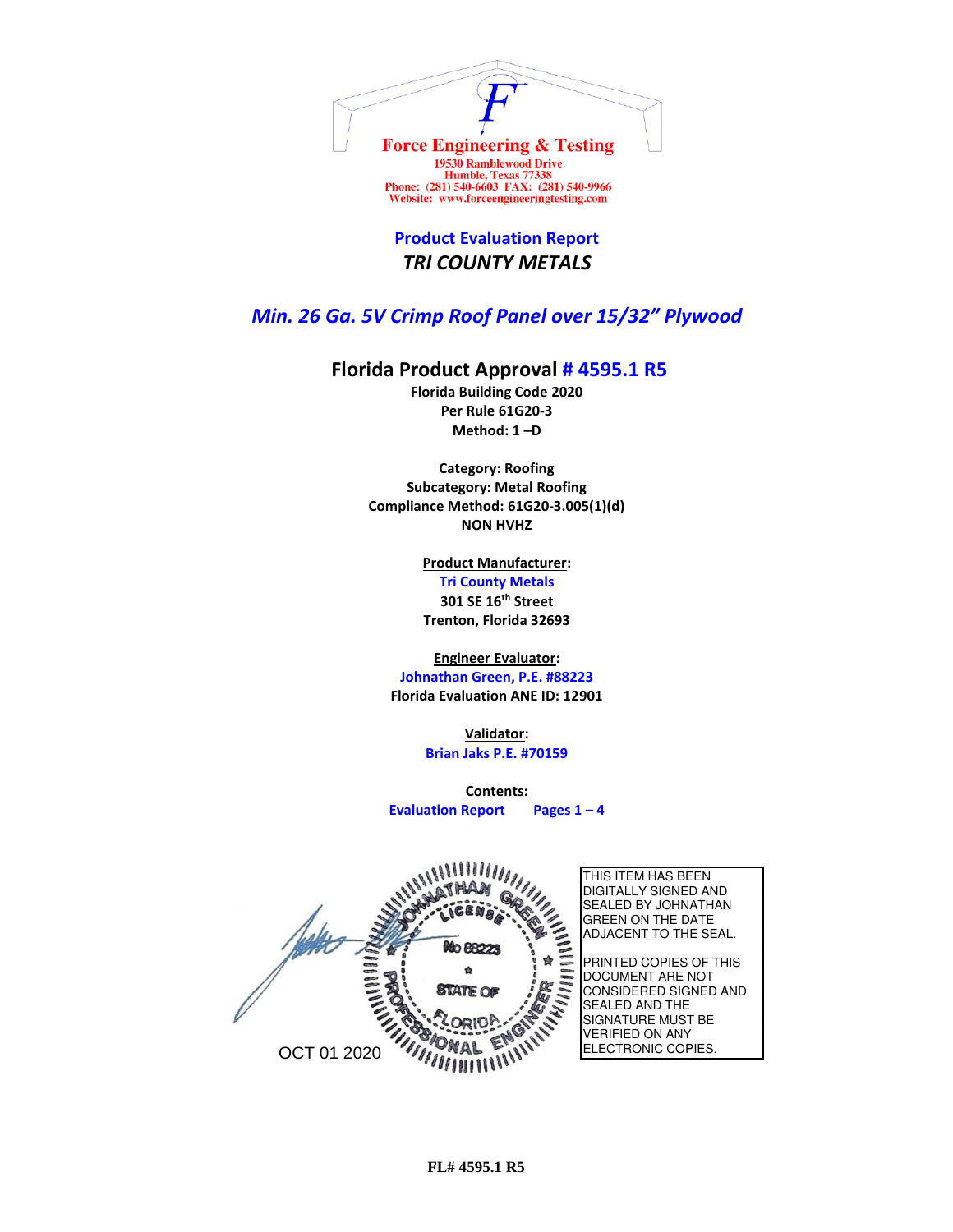|                                  |                                                                                                                                                                                                                                                               | <b>Force Engineering &amp; Testing</b><br><b>19530 Ramblewood Drive</b><br>Humble, Texas 77338<br>Phone: (281) 540-6603 FAX: (281) 540-9966<br>Website: www.forceengineeringtesting.com |  |
|----------------------------------|---------------------------------------------------------------------------------------------------------------------------------------------------------------------------------------------------------------------------------------------------------------|-----------------------------------------------------------------------------------------------------------------------------------------------------------------------------------------|--|
| <b>Compliance Statement:</b>     | The product as described in this report has demonstrated compliance with the<br>Florida Building Code 2020, Sections 1504.3.2, 1504.7.                                                                                                                        |                                                                                                                                                                                         |  |
| <b>Product Description:</b>      | 5V Crimp Roof Panel, Min. 26 Ga. Steel, 24" coverage, through fastened roof panel<br>over Min. 15/32" APA Plywood decking. Non-structural Application.                                                                                                        |                                                                                                                                                                                         |  |
| <b>Panel Material/Standards:</b> | Material: Min. 26 Ga. Steel, conforming to Florida Building Code 2020 Section<br>1507.4.3. Paint finish optional.<br>Yield Strength: Min. 80.0 ksi<br>Corrosion Resistance: Panel Material shall comply with Florida Building Code<br>2020, Section 1507.4.3. |                                                                                                                                                                                         |  |
| <b>Panel Dimension(s):</b>       | Thickness:<br>Width:<br>Rib Height:                                                                                                                                                                                                                           | $0.018''$ min.<br>24" maximum coverage<br>3/8" tall ribs                                                                                                                                |  |
| <b>Panel Fastener:</b>           | #9-15 x 1-1/2" Woodgrip with sealing washing or approved equal<br>1/4" minimum penetration through plywood<br>Corrosion Resistance: Per Florida Building Code 2020, Section 1507.4.4.                                                                         |                                                                                                                                                                                         |  |
| <b>Substrate Description:</b>    | Min. 15/32" thick, APA Rated plywood over supports at maximum 24" O.C.<br>Design of plywood and plywood supports are outside the scope of this<br>evaluation. Substrate must be designed in accordance w/ Florida Building Code<br>2020.                      |                                                                                                                                                                                         |  |

 $\overrightarrow{D}$ 

**Allowable Design Uplift Pressures:**

| Table "A"                                    |             |                     |  |  |
|----------------------------------------------|-------------|---------------------|--|--|
| <b>Maximum Total Uplift Design Pressure:</b> | 78.5 psf    | $101.0$ psf         |  |  |
| <b>Fastener Pattern:</b>                     | $12" - 12"$ | $10" - 2$ %" $-10"$ |  |  |
| <b>Fastener Spacing:</b>                     | $16''$ O.C. | $16''$ O.C.         |  |  |

\*Design Pressure includes a Safety Factor = 2.0.

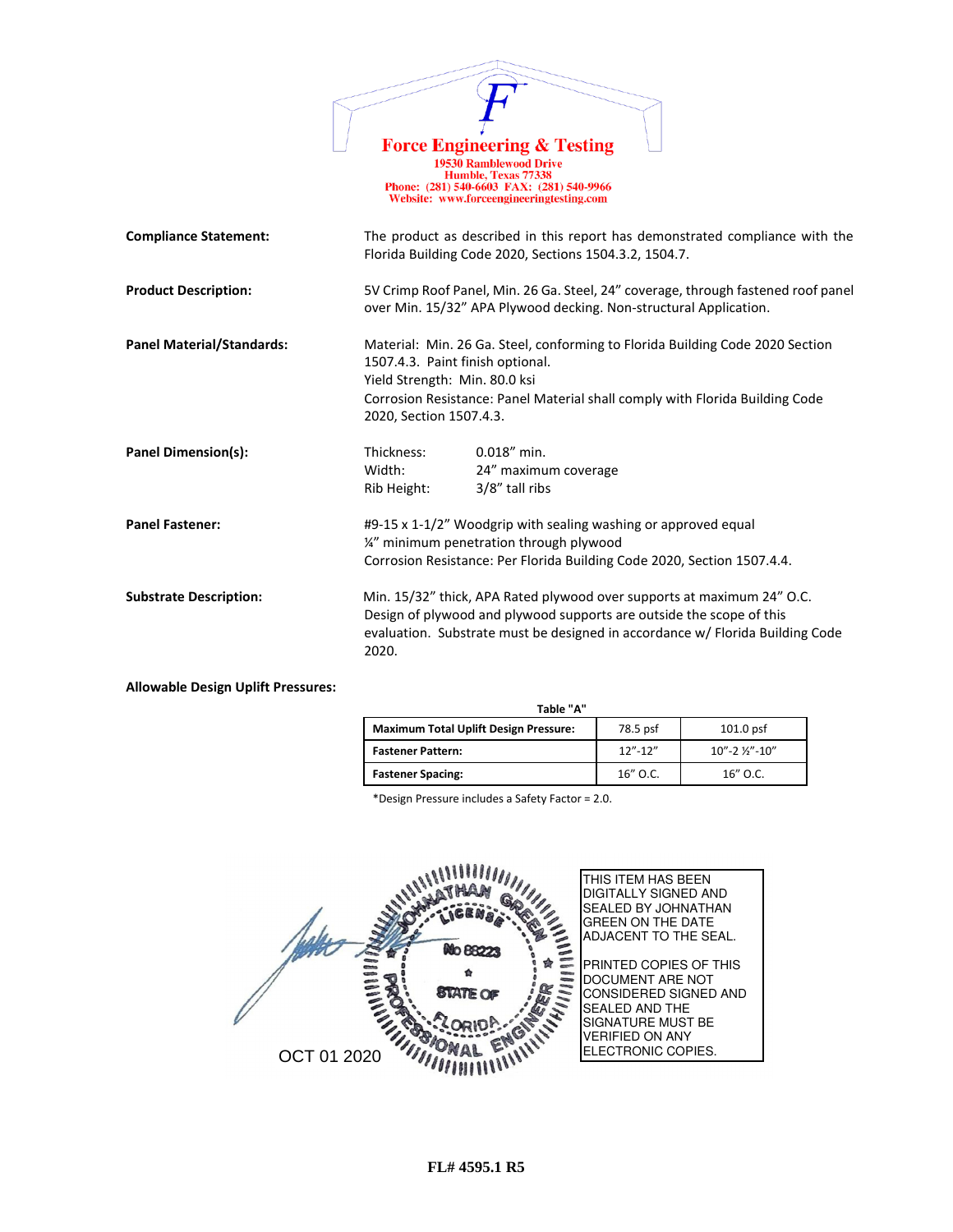

Force Engineering & Testing<br>
19530 Ramblewood Drive<br>
Humble, Texas 77338<br>
Phone: (281) 540-6603 FAX: (281) 540-9966<br>
Website: www.forceengineeringtesting.com

| <b>Code Compliance:</b>           | The product described herein has demonstrated compliance with<br>The Florida Building Code 2020, Section 1504.3.2, 1504.7.                                                                                                                                                                                                                                                                                                                    |
|-----------------------------------|-----------------------------------------------------------------------------------------------------------------------------------------------------------------------------------------------------------------------------------------------------------------------------------------------------------------------------------------------------------------------------------------------------------------------------------------------|
| <b>Evaluation Report Scope:</b>   | The product evaluation is limited to compliance with the structural wind load<br>requirements of the Florida Building Code 2020, as relates to Rule 61G20-3.                                                                                                                                                                                                                                                                                  |
| <b>Performance Standards:</b>     | The product described herein has demonstrated compliance with:<br>UL 580-06 - Test for Uplift Resistance of Roof Assemblies<br>UL 1897-2012 - Uplift Test for Roof Covering Systems<br>٠<br>FM 4471-92 - Foot Traffic Resistance Test<br>٠                                                                                                                                                                                                    |
| <b>Reference Data:</b>            | 1. UL 580-06 / 1897-04 Uplift Test<br>Force Engineering & Testing, Inc. (FBC Organization # TST-5328)<br>Report No. 136-0172T-12<br>FM 4471-10, Section 4.4 Foot Traffic Resistance Test<br>2.<br>Force Engineering & Testing, Inc. (FBC Organization # TST-5328)<br>Report No. 136-0172T-12<br>Certificate of Independence<br>3.<br>By Johnathan Green, P.E. (No. 88223) @ Force Engineering & Testing<br>(FBC Organization # ANE ID: 12901) |
| <b>Test Standard Equivalency:</b> | The UL 1897-04 test standard is equivalent to the UL 1897-2012 test standard.                                                                                                                                                                                                                                                                                                                                                                 |
|                                   | The FM 4471-10, Foot Traffic Resistance test standard is equivalent to the<br>FM 4471-92, Foot Traffic Resistance test standard                                                                                                                                                                                                                                                                                                               |
| <b>Quality Assurance Entity:</b>  | The manufacturer has established compliance of roof panel products in<br>accordance with the Florida Building Code and Rule 61G20-3.005 (3) for<br>manufacturing under a quality assurance program audited by an approved<br>quality assurance entity.                                                                                                                                                                                        |
| <b>Minimum Slope Range:</b>       | Minimum Slope shall comply with Florida Building Code 2020, including Section<br>1507.4.2 and in accordance with Manufacturers recommendations. For slopes<br>less than 3:12, lap sealant must be used in the panel side laps.                                                                                                                                                                                                                |
| Installation:                     | Install per manufacturer's recommended details.                                                                                                                                                                                                                                                                                                                                                                                               |
|                                   | $\frac{1}{2}$<br><b>THIS ITEM HAS BEEN</b><br>DIGITALLY SIGNED AND<br>SEALED BY JOHNATHAN<br>GREEN ON THE DATE<br>ADJACENT TO THE SEAL.<br>PRINTED COPIES OF THIS<br>DOCUMENT ARE NOT<br>STATE OF<br>CONSIDERED SIGNED AND<br>SEALED AND THE<br>SIGNATURE MUST BE<br><b>VERIFIED ON ANY</b><br>ELECTRONIC COPIES.<br>OCT 01 2020                                                                                                              |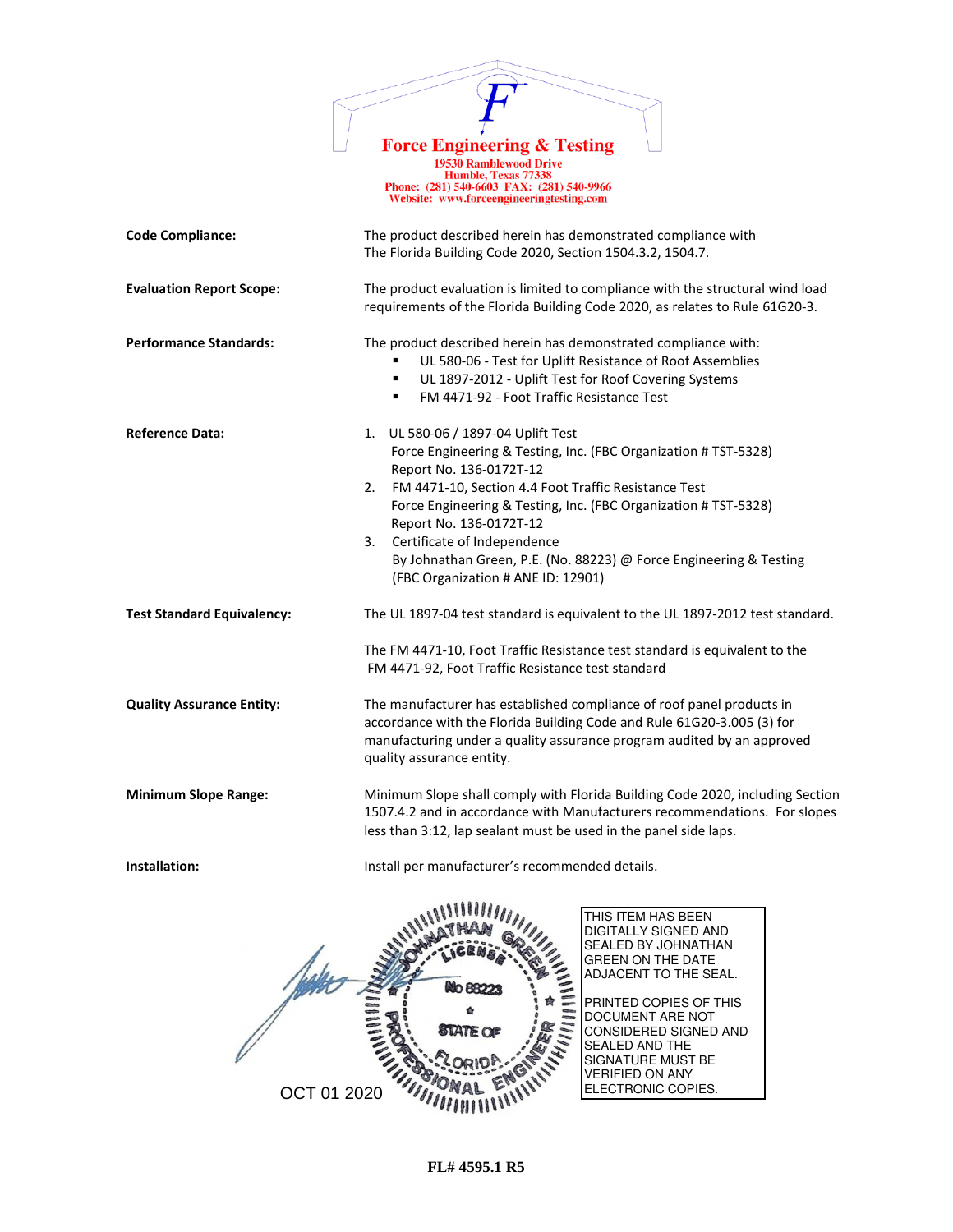

Website: www.forceengineeringtesting.com

|  | Underlayment: |
|--|---------------|
|--|---------------|

Per Florida Building Code 2020, Section 1507.1.1 and manufacturer's installation guidelines.

**Roof Panel Fire Classification:** Fire classification is not part of this acceptance.

**Shear Diaphragm:** Shear diaphragm values are outside the scope of this report.

**Design Procedure:** Based on the dimensions of the structure, appropriate wind loads are determined using Chapter 16 of the Florida Building Code 2020 for roof cladding wind loads. These component wind loads for roof cladding are compared to the allowable pressure listed above. The design professional shall select the appropriate erection details to reference in his drawings for proper fastener attachment to his structure and analyze the panel fasteners for pullout and pullover. Support framing must be in compliance with Florida Building Code 2020 Chapter 22 for steel, Chapter 23 for wood and Chapter 16 for structural loading.